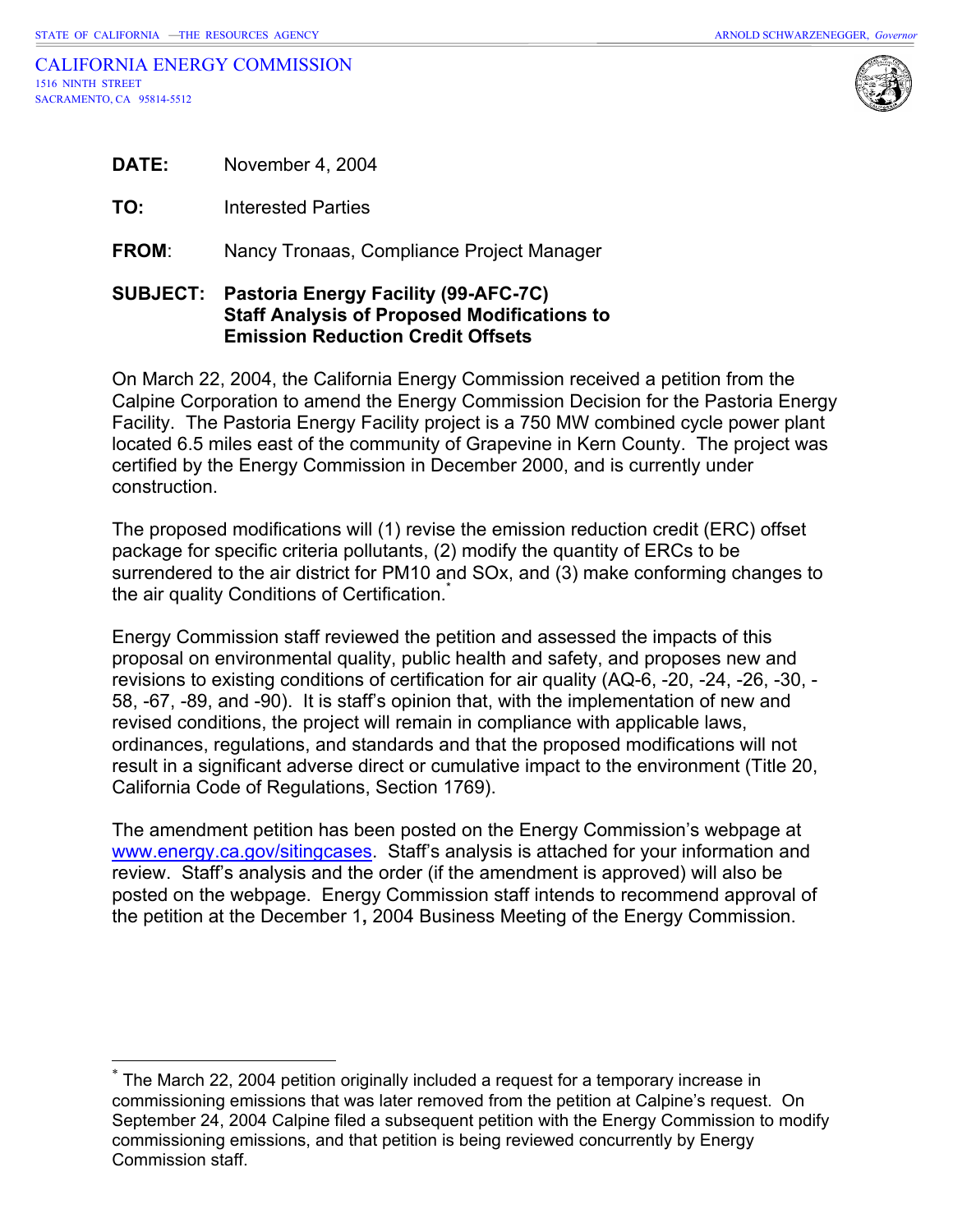If you have comments on this proposed modification, please submit them to me at the address below prior to November 30, 2004:

 California Energy Commission Attn: Nancy Tronaas  $15169<sup>th</sup>$  Street, MS 2000 Sacramento, CA 95814

Comments may be submitted by fax to (916) 654-3882, or by e-mail to [ntronaas@energy.state.ca.us.](mailto:ntronaas@energy.state.ca.us) If you have any questions, please contact Nancy Tronaas, Compliance Project Manager, at (916) 654-3864.

**Attachment**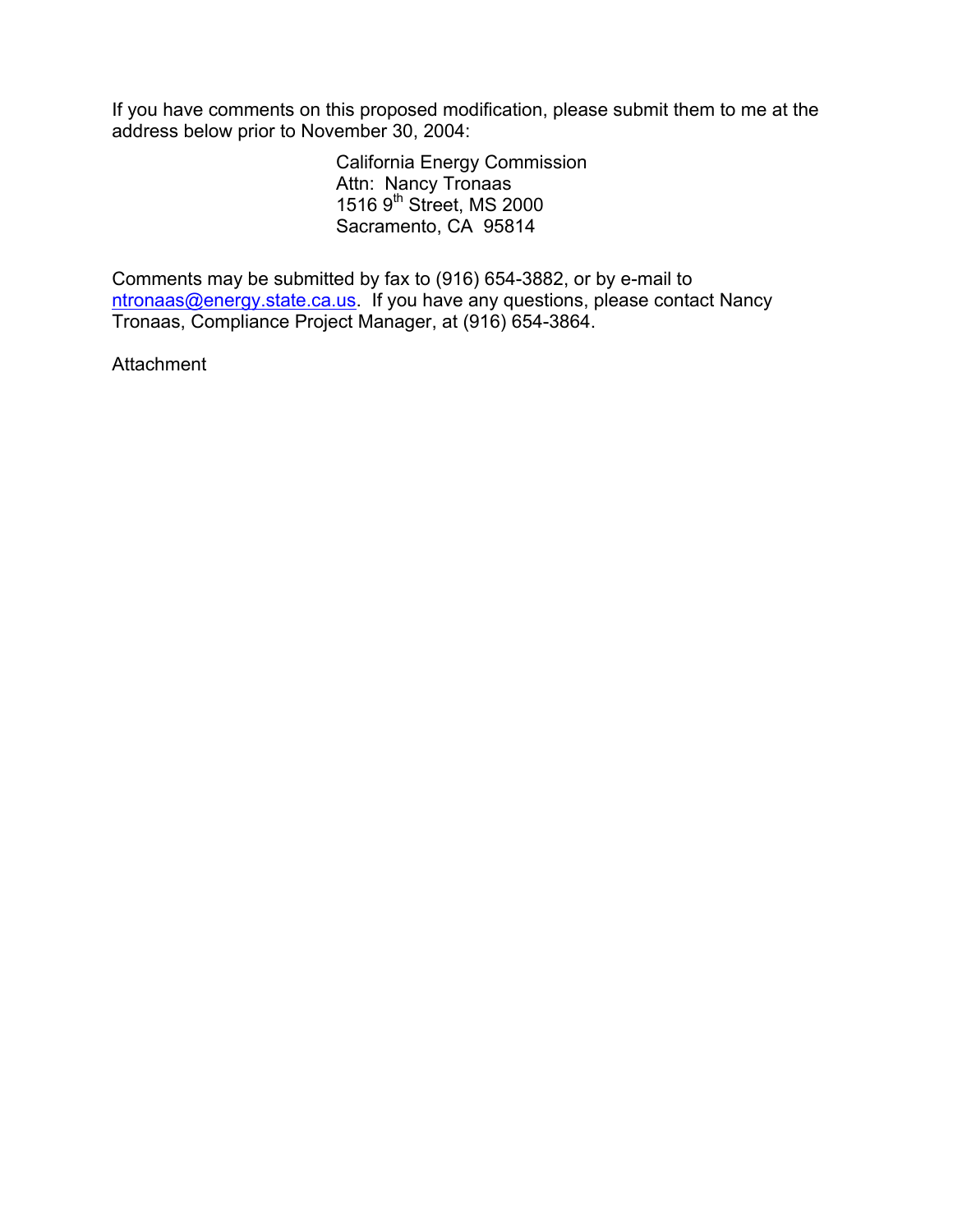#### **PASTORIA ENERGY FACILITY (99-AFC-7C) Petition to Amend Emission Reduction Credit Offset Package Air Quality Staff Analysis Prepared by: William Walters, P.E. November 2, 2004**

#### **Amendment Request**

On March 19, 2004, Pastoria Energy Facility, LLC (PEF or project owner) proposed an amendment to the Pastoria Energy Facility (PEF) Project, which was requested in a letter from Mr. Terrence O'Brien, Deputy Director, Energy Commission Systems Assessment and Facilities Siting Division, on August 11, 2003 (PEF 2004a). This amendment request seeks to amend PEF's Emission Reduction Credit (ERC) offset package, including updating quarterly emission values for SOx and PM10 to satisfy the San Joaquin Valley Air Pollution Control District (District) requirements. Additional administrative corrections to the Conditions of Certification are requested as a result of minor errors introduced into the conditions in the Commission's July 2002 amendment. That amendment inadvertently reversed changes that had previously been approved in January 2002. This amendment also seeks to comply with the San Joaquin Valley Energy Center (SJVEC) Condition of Certification AQ-C7 that requires the project owner to amend either the PEF or SJVEC ERC package in order to remedy an ERC "double counting" issue. Finally, this amendment also seeks to clarify the certification requirements of the NOx continuous monitors. On October 21, 2004 the District issued a draft Final Determination of Compliance (FDOC) for PEF (District 2004),

The March 19<sup>th</sup> amendment request was found to be incomplete. As such, the District submitted a Notice of Incomplete Application for the proposed modifications to the PEF permits to the project owner on April 12, 2004. On April 29, 2004, the project owner responded to the District to address the issues raised in the April  $12<sup>th</sup>$  letter.

The project owner is requesting revisions to the following Conditions of Certification: **AQ-6**, **AQ-26**, **AQ-28**, and **AQ-30**. Two new conditions, **AQ-89** and **AQ-90**, were also added by the District in their FDOC, and staff has modified conditions **AQ-20**, **AQ-24**, **AQ-58**, and **AQ-67** so that they correct inconsistencies in the emission values provided in the CEC conditions versus the respective District conditions. A separate amendment request for commissioning activities was filed on September 14, 2004. Therefore, these additional conditions are not discussed within this amendment request.

#### **Background**

In November 1999, Pastoria Energy Facility, LLC (owner), a subsidiary of Enron North America Corporation, proposed to construct and operate a 750 megawatt (MW) combined cycle project in southern Kern County, approximately 30 miles south of Bakersfield, California and approximately 6.5 miles east of Interstate 5 near the base of the Tehachapi Mountains. The PEF was certified in December 2000 (CEC 2000a), and in June 2001 the Energy Commission approved a transfer of ownership of PEF from the Enron Corporation to the Calpine Corporation. Power Block I consists of two natural gas fired 168 MW General Electric 7FA type combustion turbine generators (CTGs), two heat recovery steam generators (HRSGs), and one 185 MW steam turbine generator (STG). Power Block II consists of one 168 MW General Electric 7FA CTG unit exhausting into a HRSG which drives a separate 90 MW STG. The PEF will use 24 cooling tower cells, arranged back-to-back in two tower banks. One bank will contain 16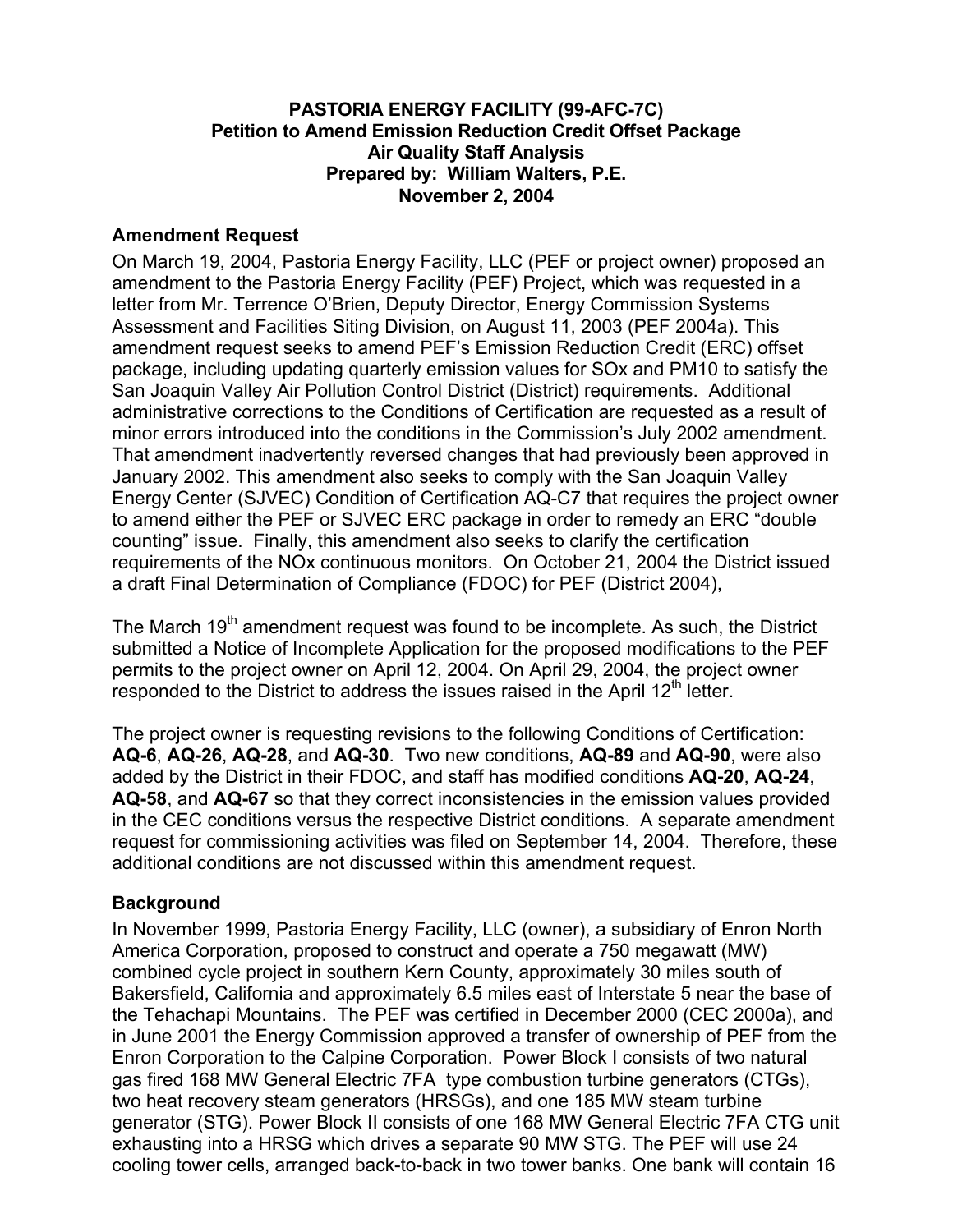cells and the other bank will contain 8 cells. There have been two previous project amendments that have requested the modification of operational air quality requirements and one previously requested administrative modification. The first of these requested project amendments, approved in January 2002, concerned the reduction of the estimated turbine PM10 and  $NO<sub>x</sub>$  emissions and a resulting revision in the proposed air emission offset package. The second of these requested project amendments, approved in July 2002, concerned a revision to the project's cooling tower emissions and resultant change to the required PM10 emission offset package. The administrative amendment request, approved in October 2001, concerned the required timing for the surrender of emission credits. Additionally, another project amendment concerning initial commissioning emissions is concurrently being processed by staff.

The current schedule for PEF is for Power Block II to complete construction between the  $4<sup>th</sup>$  quarter of 2004 and the 1<sup>st</sup> quarter of 2005. Construction of Power Block I is scheduled for completion between the 2<sup>nd</sup> and 3<sup>rd</sup> quarters of 2005. PEF is expected to be online in February 2005.

# **Laws, Ordinances, Regulations, and Standards**

LORS identified in the Energy Commission decision for the Pastoria project also apply to this amendment request. The project would continue to remain in compliance with all applicable LORS with the requested changes.

# **Analysis**

#### **Emissions Offsets Analysis**

The changes that affect the PEF offset package include:

- Revisions to the specific ERC certificates that will be used to offset this project.
- A revised calculation procedure to determine the appropriate  $SO<sub>2</sub>$  for PM10 interpollutant offset ratio. This revised procedure, which has been previously approved by the District and the Commission, will lower the  $SO<sub>2</sub>$  for PM10 offset ratio requirement for the project.
- Revisions to the specific ERC certificates that will be used to offset the Pastoria and San Joaquin Valley Energy Center projects in order to show that no duplicate ERCs are being proposed for these two projects.

The specific requested changes to the Pastoria project emissions offset package are as follows:

# **NOx Emission Offsets**

**Table 1** provides a summary of the total project  $NO<sub>x</sub>$  emissions and identifies the project offset sources. ERC C-375-2, C-376-2, and N-195-2 were generated from the shutdown of an emissions source or unit. ERC S-1554-2 was generated from the retrofit of 31 internal combustion (IC) engines with pre-combustion chambers.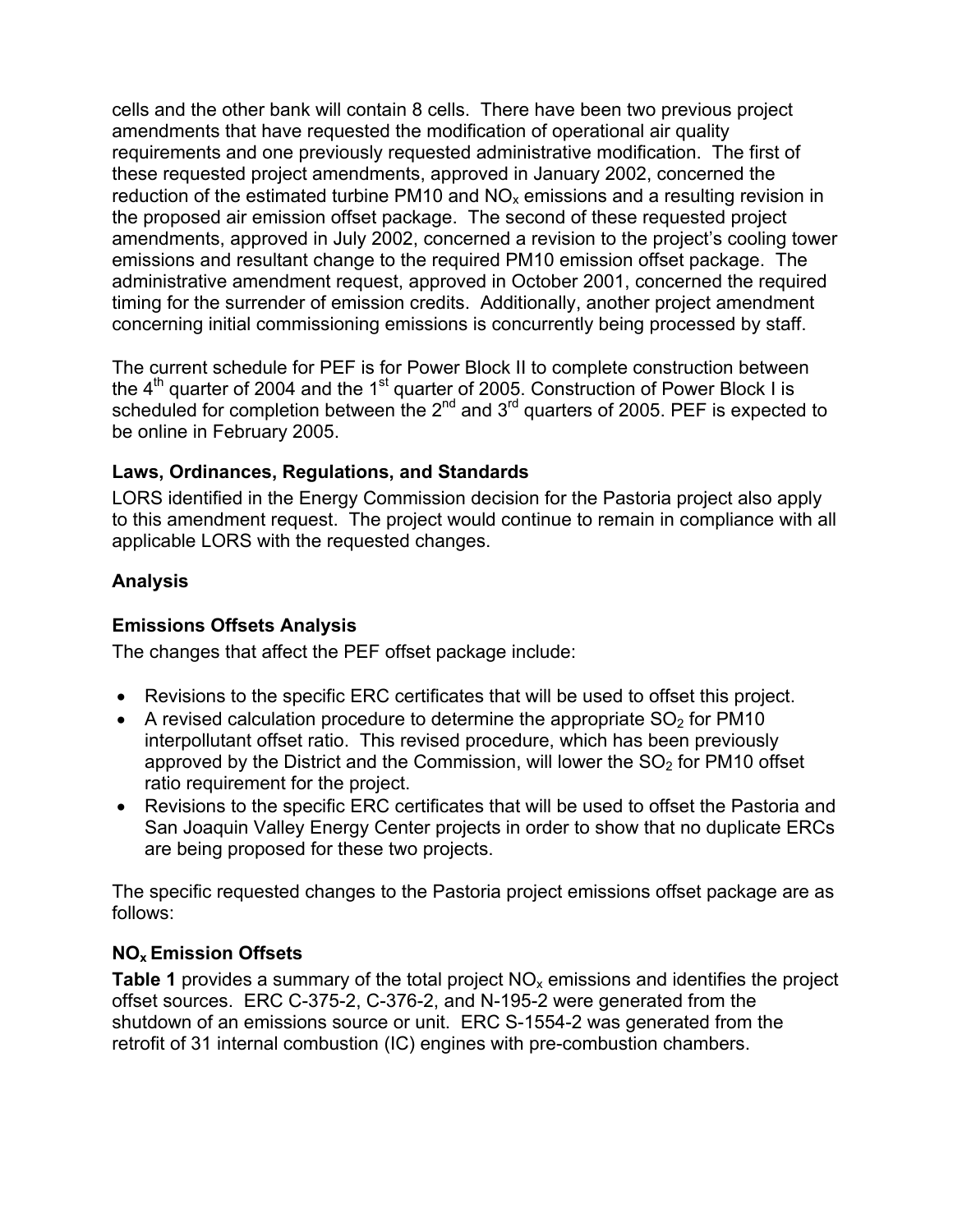| $\overline{1}$ is a finite that is a function of the $\overline{1}$ and $\overline{1}$ and $\overline{1}$ and $\overline{1}$ and $\overline{1}$ |                             |                                |                           |                    |                    |                           |                |  |
|-------------------------------------------------------------------------------------------------------------------------------------------------|-----------------------------|--------------------------------|---------------------------|--------------------|--------------------|---------------------------|----------------|--|
| <b>Offset Source Location</b>                                                                                                                   | Date of<br><b>Reduction</b> | <b>Credit</b><br><b>Number</b> | <b>Total</b><br>$Q1$ (lb) | Total<br>$Q2$ (lb) | Total<br>$Q3$ (lb) | <b>Total</b><br>$Q4$ (lb) | Annual<br>(lb) |  |
| 525 W. Third Street, Hanford                                                                                                                    | 11/30/87                    | $C-375-2$                      | 12,500                    | 12,500             | 12,500             | 12,500                    | 50,000         |  |
| 525 W. Third Street, Hanford                                                                                                                    | 11/30/87                    | $C-376-2$                      | 54.301                    | 54,301             | 54,301             | 54.301                    | 217.204        |  |
| 9571 S. Roberts Rd. Stockton                                                                                                                    | 1/19/88                     | N-195-2                        | 41.829                    | 41.829             | 41.829             | 41.829                    | 167,316        |  |
| Elk Hills Gas Plant, Kern County                                                                                                                | 12/5/90                     | S-1554-2                       | 11.385                    | 12.719             | 14.051             | 14.053                    | 52,208         |  |
| <b>Total ERCs Provided <sup>a</sup></b>                                                                                                         | $---$                       | ---                            | 120.015                   | 121,349            | 122.681            | 122.683                   | 486.728        |  |
| Emissions <sup>b</sup>                                                                                                                          | ---                         | $---$                          | 85,296                    | 86,243             | 87.191             | 87.191                    | 345.921        |  |
| <b>Offset Ratio</b>                                                                                                                             | $---$                       | ---                            | 1.41:1                    | 1.41:1             | 1.41:1             | 1.41:1                    | 1.41:1         |  |

**Table 1 Revised NOx ERCs Proposed for the Pastoria Energy Facility** 

From PEF 2004b, Sierra 2004.

Note(s):

a. The ERCs proposed by the Project owner to either meet District requirement or CEC requirements, whichever is greater.

b. CEC calculated total project emissions estimate which includes the District exempt emission units and does not subtract the Districts offset threshold (20,000 lbs/year).

The quantity of offsets proposed by the project owner to offset the NOx emissions are adequate to meet District offset requirements (District 2004) and will provide a greater than a 1:1 overall emission offset ratio. Therefore, staff recommends the revisions to the specific ERC offset package as requested by the project owner.

# **VOC Emission Offsets**

**Table 2** provides a summary of the total project VOC emissions and identifies the project offset source. ERC S-1549-1 was generated by the addition of a VOC collection/condensate system for fireflood operation.

The quantity of offsets proposed by the project owner to offset the VOC emissions are adequate to meet District offset requirements (District 2004) and will provide a greater than a 1:1 overall emission offset ratio. Therefore, staff recommends the revisions to the specific ERC offset package as requested by the project owner.

| Table 2                                                           |           |               |           |           |              |           |         |  |
|-------------------------------------------------------------------|-----------|---------------|-----------|-----------|--------------|-----------|---------|--|
| <b>Revised VOC ERCs Proposed for the Pastoria Energy Facility</b> |           |               |           |           |              |           |         |  |
| <b>Offset Source Location</b>                                     | Date of   | <b>Credit</b> | Total     | Total     | <b>Total</b> | Total     | Annual  |  |
|                                                                   | Reduction | <b>Number</b> | $Q1$ (lb) | $Q2$ (lb) | $Q3$ (lb)    | $Q4$ (lb) | (lb)    |  |
| NW 1/4 Section 35, Township 12N,                                  | 11/26/91  | S-1549-1      | 76.791    | 77.643    | 78.496       | 78.498    | 311.428 |  |
| Range 24W Moco T - South <sup>a</sup>                             |           |               |           |           |              |           |         |  |
| Quarterly Emissions <sup>b</sup>                                  |           |               | 56.139    | 56.762    | 57.386       | 57.386    | 227.673 |  |
| <b>Offset Ratio</b>                                               | ---       | $---$         | 1.37:1    | 1.37:1    | 1.37:1       | 1.37:1    | 1.37:1  |  |

From PEF 2004b, Sierra 2004.

Note(s):

a. The ERCs proposed by the project owner to either meet District requirement or CEC requirements, whichever is greater.

b. CEC calculated total project emissions estimate which includes the District exempt emission units and does not subtract the Districts offset threshold (20,000 lbs/year).

# **PM10 Emission Offsets**

**Table 3** provides a summary of the total project PM10 emissions and identifies the project offset source and the remaining quantity of SOx ERCs available to offset PM10 after accounting for other SOx offsets. ERC N-270-5 was generated from the modification to an acid plant.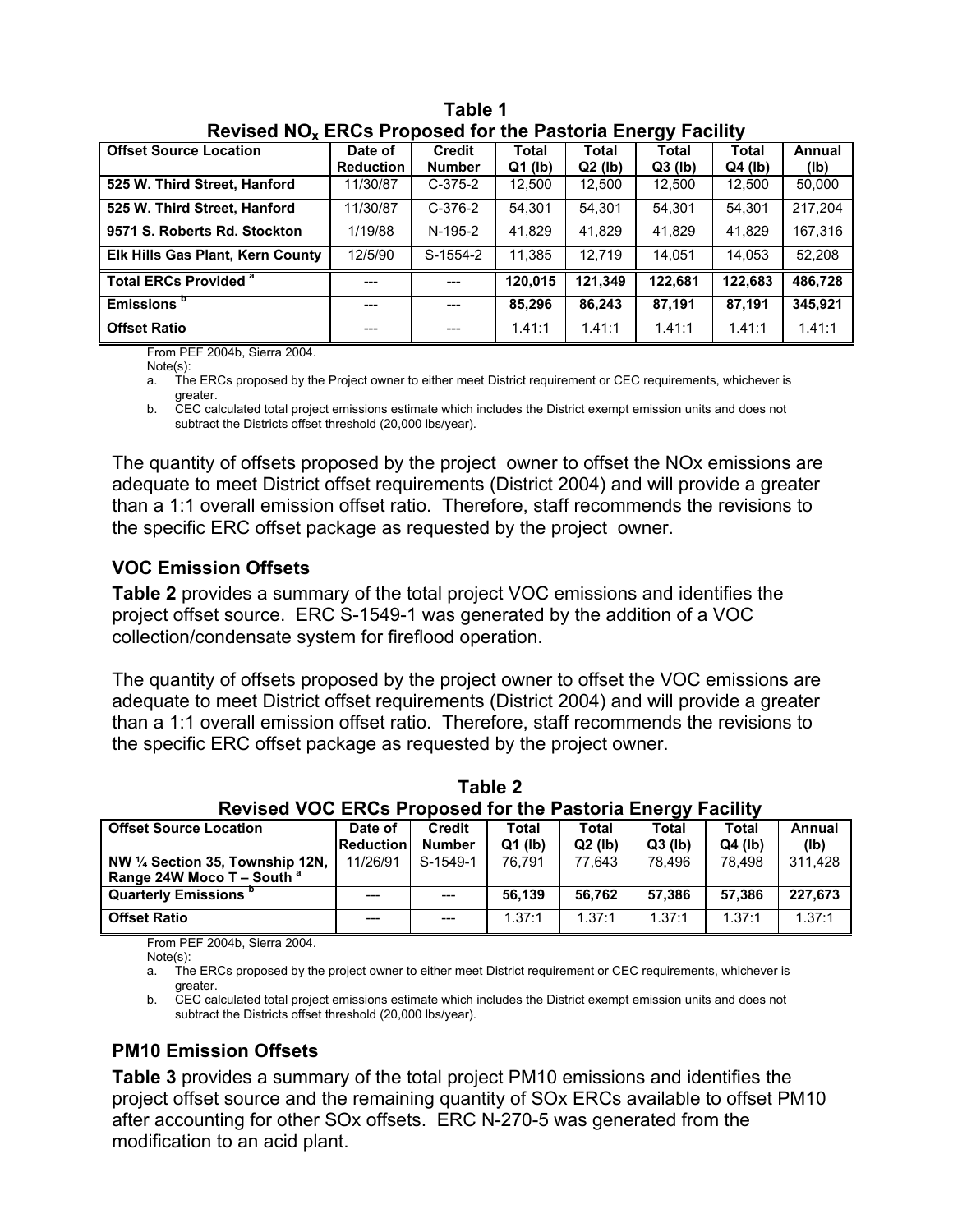| <u>INGYISGU FINITU LINOS FIUDOSGU IUI LIIG FASLUITA LIIGIYY</u><br>aumu |                        |           |              |              |              |              |         |  |
|-------------------------------------------------------------------------|------------------------|-----------|--------------|--------------|--------------|--------------|---------|--|
| <b>Offset Source Location</b>                                           | Date of                | Credit    | <b>Total</b> | <b>Total</b> | <b>Total</b> | <b>Total</b> | Annual  |  |
|                                                                         | <b>ReductionNumber</b> |           | $Q1$ (lb)    | $Q2$ (lb)    | $Q3$ (lb)    | $Q4$ (lb)    | (lb)    |  |
| 16777 S. Howland Rd., Lathrop (SOx) <sup>a</sup>                        | 1/1/90                 | $N-270-5$ | 122.314      | 123.673      | 125.032      | 125.032      | 496.051 |  |
| <b>SOx ERCs Used to Offset SOx</b>                                      |                        | $---$     | 31.358       | 31.706       | 32.054       | 32.054       | 127.172 |  |
| <b>SOx ERCs Used to Offset PM10</b>                                     |                        | $---$     | 90.956       | 91.967       | 92.978       | 92.978       | 368,879 |  |
| Quarterly Emissions <sup>b</sup>                                        | ---                    | ---       | 58.311       | 58.959       | 59.607       | 59.607       | 236,484 |  |
| <b>Offset Ratio</b>                                                     | ---                    |           | 1.56         | 1.56         | 1.56         | 1.56         | 1.56    |  |

#### **AIR QUALITY Table 3 Revised PM10 ERCs Proposed for the Pastoria Energy Facility**

From PEF 2004b, 2004c, and Sierra 2004.

Note(s):<br>a FR

ERC N-270-5 is owned by Calpine Corporation, which has allocated credits to PEF (496,051lbs.) and SJVEC

(43,658 lbs.). There are an additional 797,287 lbs. remaining on ERC N-270-5.

b. CEC calculated total project emissions estimate which includes the District exempt emission units.

The District has approved the  $SO<sub>2</sub>$  for PM10 interpollutant trading ratio (1.06:1) proposed by the project owner (District 2004). The  $SO<sub>2</sub>$  for PM10 interpollutant trading ratio calculation methodology proposed by Calpine was previously approved by the District for the MID Ripon project and the SJVEC project. The actual interpollutant trading ratio is calculated using ambient air quality data collected near the project site and therefore will change from project site to project site. For example, the  $SO<sub>2</sub>$  for PM10 interpollutant trading ratio approved by the District for the MID Ripon project was 1.2:1, and that approved for the SJVEC project was 1.87:1.

The quantity of PM10 and  $SO<sub>2</sub>$  ERCs offsets proposed by the project owner to offset the project's PM10 emissions are adequate to meet District offset requirements (District 2004) and will provide a greater than a 1:1 overall emission offset ratio. Therefore, staff recommends the revisions to the specific ERC offset package as requested by the project owner.

# **SO2 Emission Offsets**

**Table 4** provides a summary of the total project SO<sub>2</sub> emissions and identifies the project offset sources. ERC N-270-5 was generated from the modification to an acid plant.

The amount of  $SO<sub>2</sub>$  offsets proposed by the project owner to offset the  $SO<sub>2</sub>$  emissions will provide a 1.5:1 overall emission offset ratio. Therefore, staff recommends the revisions to the specific ERC offset package as requested by the project owner.

| SO <sub>2</sub> ERCs Proposed for the Pastoria Energy Facility |                             |                                |                    |                           |                           |                           |                |  |
|----------------------------------------------------------------|-----------------------------|--------------------------------|--------------------|---------------------------|---------------------------|---------------------------|----------------|--|
| <b>Offset Source Location</b>                                  | Date of<br><b>Reduction</b> | <b>Credit</b><br><b>Number</b> | Total<br>$Q1$ (lb) | <b>Total</b><br>$Q2$ (lb) | <b>Total</b><br>$Q3$ (lb) | <b>Total</b><br>$Q4$ (lb) | Annual<br>(Ib) |  |
| 16777 S. Howland Rd., Lathrop <sup>a</sup>                     | 1/1/90                      | N-270-5                        | 122.314            | 123.673                   | 125.032                   | 125.032                   | 496.051        |  |
| <b>SOx ERCs Used to Offset PM10</b>                            |                             |                                | 90.956             | 91.967                    | 92.978                    | 92.978                    | 368.879        |  |
| <b>SOx ERCs to Offset SOx</b>                                  |                             |                                | 31.358             | 31.706                    | 32.054                    | 32.054                    | 127,172        |  |
| <b>Quarterly Emissions</b> <sup>b</sup>                        |                             |                                | 20.905             | 21.137                    | 21.369                    | 21.369                    | 84.780         |  |
| <b>Offset Ratio</b>                                            | ---                         |                                | 1.5:1              | 1.5:1                     | 1.5:1                     | 1.5:1                     | 1.5:1          |  |

| Table 4                                                              |  |
|----------------------------------------------------------------------|--|
| <b>SO<sub>2</sub></b> ERCs Proposed for the Pastoria Energy Facility |  |

From PEF 2004b, 2004c, and Sierra 2004.

Note(s):

a. ERC N-270-5 is owned by Calpine Corporation, which has allocated credits to PEF (496,051lbs.) and SJVEC (43,658 lbs.). There are an additional 797,287 lbs. remaining on ERC N-270-5.

b. CEC calculated total project emissions estimate which includes the District exempt emission units.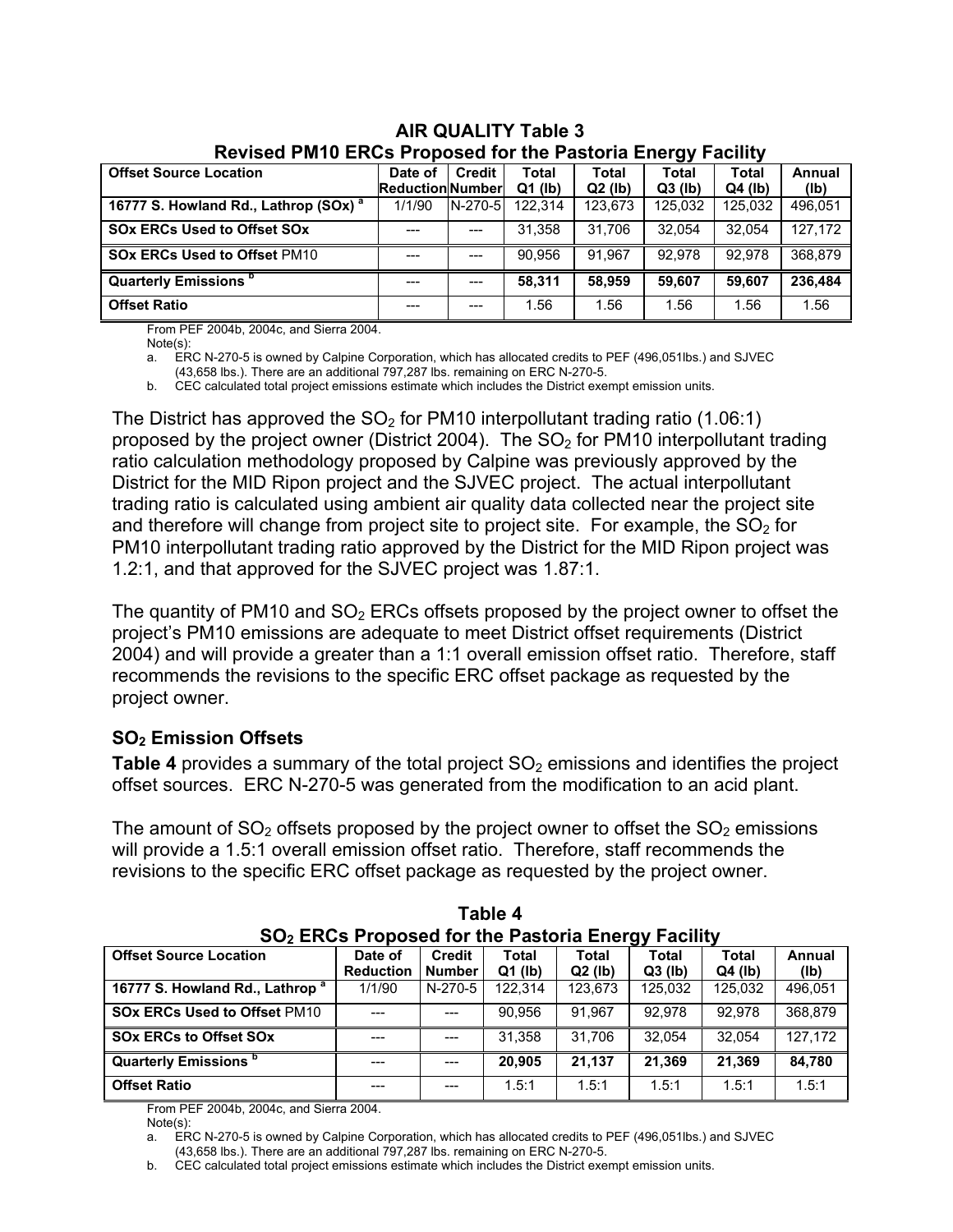# **Continuous Monitoring - Conditions of Certification AQ-6, -28, -30, and -89**

The project owner has requested clarification of the requirements of certification of any upstream NOx monitor that may be used to determine ammonia emissions and determine compliance with the ammonia slip limit. Specifically, the project owner asked that the approved ammonia continuous monitoring/calculation system not be used for compliance demonstration of the ammonia slip without corroborative source testing data. The District's FDOC analysis did provide revised conditions based on previous cases (e.g. Elk Hills) that clarified the continuous monitoring requirements (**AQ-6**, **AQ-30**, and new condition **AQ-89**); however, the District will require the approved continuous monitoring/calculation scheme employed to determine ammonia slip to be used for compliance demonstration (i.e. the District denied the request to modify **AQ-28**).

# **Conditions of Certification AQ-20, -24, -58, and -67**

Staff is modifying conditions **AQ-20**, **AQ-24**, **AQ-58** and **AQ-67** to be consistent with the emission values specified in the District Conditions. In processing previous project amendments, revisions to the emission values provided in the District conditions were not fully updated in the Energy Commission conditions. Additionally, the verifications of conditions **AQ-24**, **AQ-58**, and **AQ-67** have been standardized. Most of the emission modifications are minor and are likely the result of rounding error. The annual PM10 emission value listed in **AQ-20**, as revised in 2002, is the only one of these emission values that is significantly different than that given the District's permit conditions. Since the revised value is lower than the current value, there would be no environmental impact due to the revision; the other conforming condition revisions would also not cause any environmental impacts.

# **Conclusions and Recommendations**

Staff has reviewed the project owner's amendment request and has the following conclusions and recommendations:

- Conditions of Certification **AQ-6** and **AQ-30** are recommended to be revised, as provided in the District's FDOC condition numbers 6 and 33, respectively, to clarify continuous monitoring requirements. New Condition of Certification **AQ-89** is recommended to be added, as provided in the District's new FDOC condition number 7, to specify requirements of the NOx monitor that may be installed upstream of the SCR unit for the purpose of determining ammonia slip emissions.
- Condition of Certification **AQ-26**, which provides the SO<sub>2</sub> for PM10 interpollutant offset ratio requirements, is recommended to be revised as provided in the District's revised FDOC condition number 29; new Condition of Certification **AQ-90,** which specifies the ERC certificates to be used for this project, is recommended to be added as provided in the District's FDOC condition number 26.
- Conditions of Certification **AQ-20**, **AQ-24**, **AQ-58**, and **AQ-67** are recommended to be revised to conform to the emission values provided in the District's FDOC conditions number 21 and 25 (which repeats as **AQ-24**, **AQ-58** and **AQ-67**), respectively.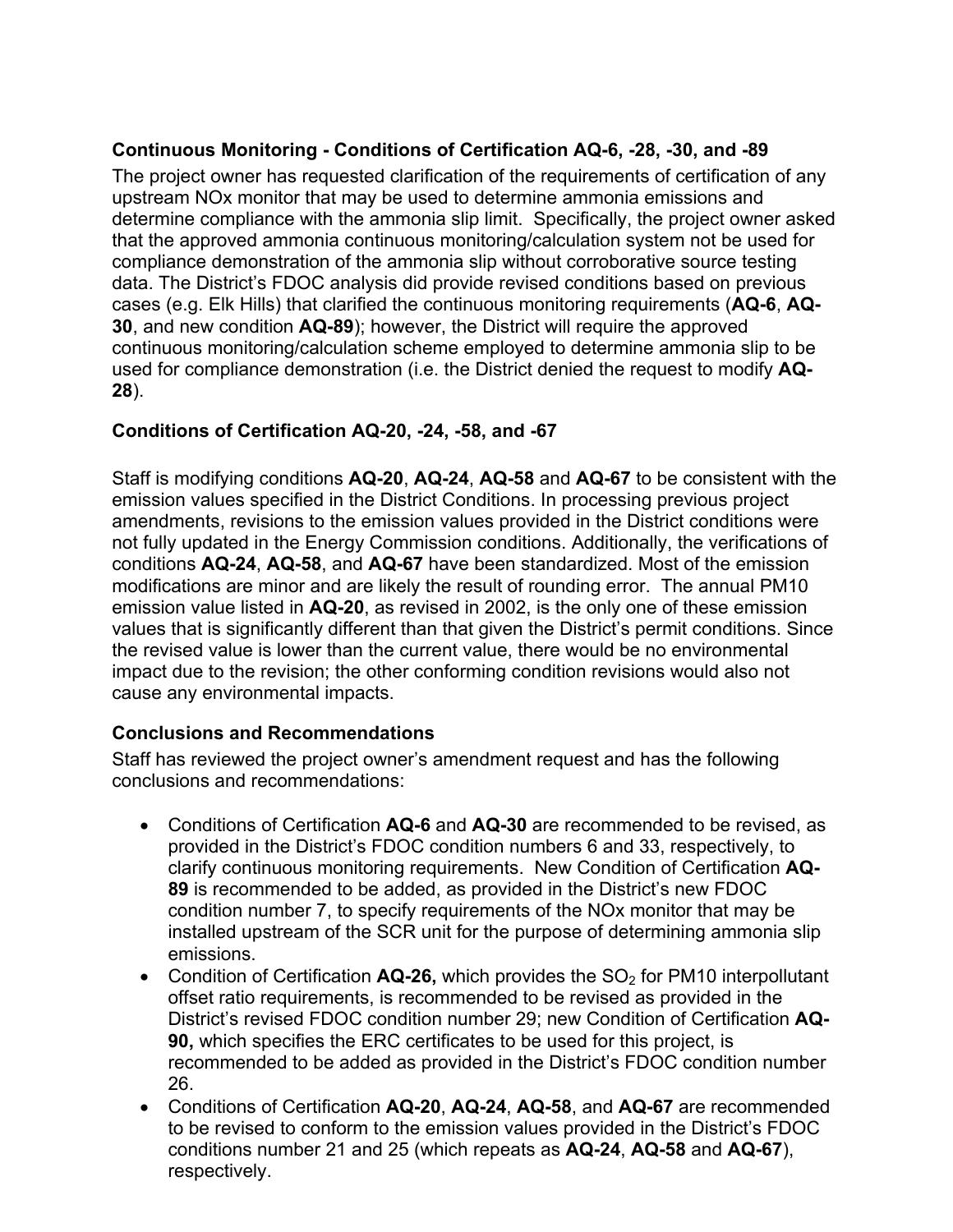The recommended revisions to the Conditions of Certification do not cause any significant air quality impacts.

#### **Recommended New and Revisions to Existing Conditions of Certification**

Staff recommends the following revisions to the Conditions of Certification:

Deleted text is shown in strikethrough, and new text is underlined.

**AQ-6** CTG The Heat Recovery Steam Generator (HRSG) exhaust duct downstream of the SCR unit shall be equipped with continuously recording emissions monitor (CEM) for NOx, CO, and O2. If SCR NOx control system is used, CTG shall be equipped with an additional CEM for NOx ahead of the SCR unit, or, alternatively, a continuously recording ammonia monitor. All CEMS shall be dedicated to this unit and shall meet the requirements of 40 CFR Part 60 Appendices B & F (for CO), and 40 CFR Part 75 (for NOx and O2), and shall be capable of monitoring emissions during startups and shutdowns as well as normal operating conditions, and during startups and shutdowns, provided the CEM(s) pass the relative accuracy requirements for startups and shutdowns specified herein. If relative accuracy of CEM(s) cannot be certified during startup conditions, CEM results during startup and shutdown events shall be replaced with startup emission rates obtained during source testing to determine compliance with emission limits in conditions **AQ-15, AQ-19 & AQ-20**. [District Rule 2201]

**Verification:** The project owner shall make the site available for inspection by representatives of the District, CARB and the Commission.

**AQ-20** Combined annual emissions from CTGs S-3636-1, 2 and 3, calculated on a twelve consecutive month rolling basis, shall not exceed any of the following; PM10 – 224,343233,900 lb/ear, SOx (as SO2) – 84,780 lb/year, NOx (as NO2) – 344,484344,485 lb/year, VOC – 227,619 lb/year and CO – 1,220,166 lb/year. [District Rule 2201]

**Verification:** The project owner shall provide records of compliance as part of the quarterly reports of **Condition AQ-39**.

**AQ-24** Prior to operation the project owner shall surrender offsets for S-3636-1-0, 2-0, 3-0, 4-0, and 5-0, for all calendar quarters in the following amounts, at the offset ratio specified in Rule 2201 (6/15/95 version) Table 1, PM10 – Q1: 58,305 lb, Q2: 58,953 lb, Q3: 59,601 lb, and Q4: 59,60259,601 lb; SOx (as SO2) – Q1: 20,905 lb, Q2: 21,137 lb, Q3: 21,369 lb, and Q4: 21,369 lb; NOx (as NO2) – Q1: 80,010 lb, Q2: 80,899 lb, Q3: 81,788 81,787 lb, and Q4: 81,788 lb; and VOC – Q1: 51,193 51,194 lb, Q2: 51,762 lb, Q3: 52,331 lb, and Q4: 52,331 52,332 lb. [District Rule 2201]

**Verification:** The project owner shall submit copies of ERC surrendered to the SJVUAPCD in the totals shown to the CPM prior to no later than 30 days prior to the commencement of operation. No later than 30 days prior to the commencement of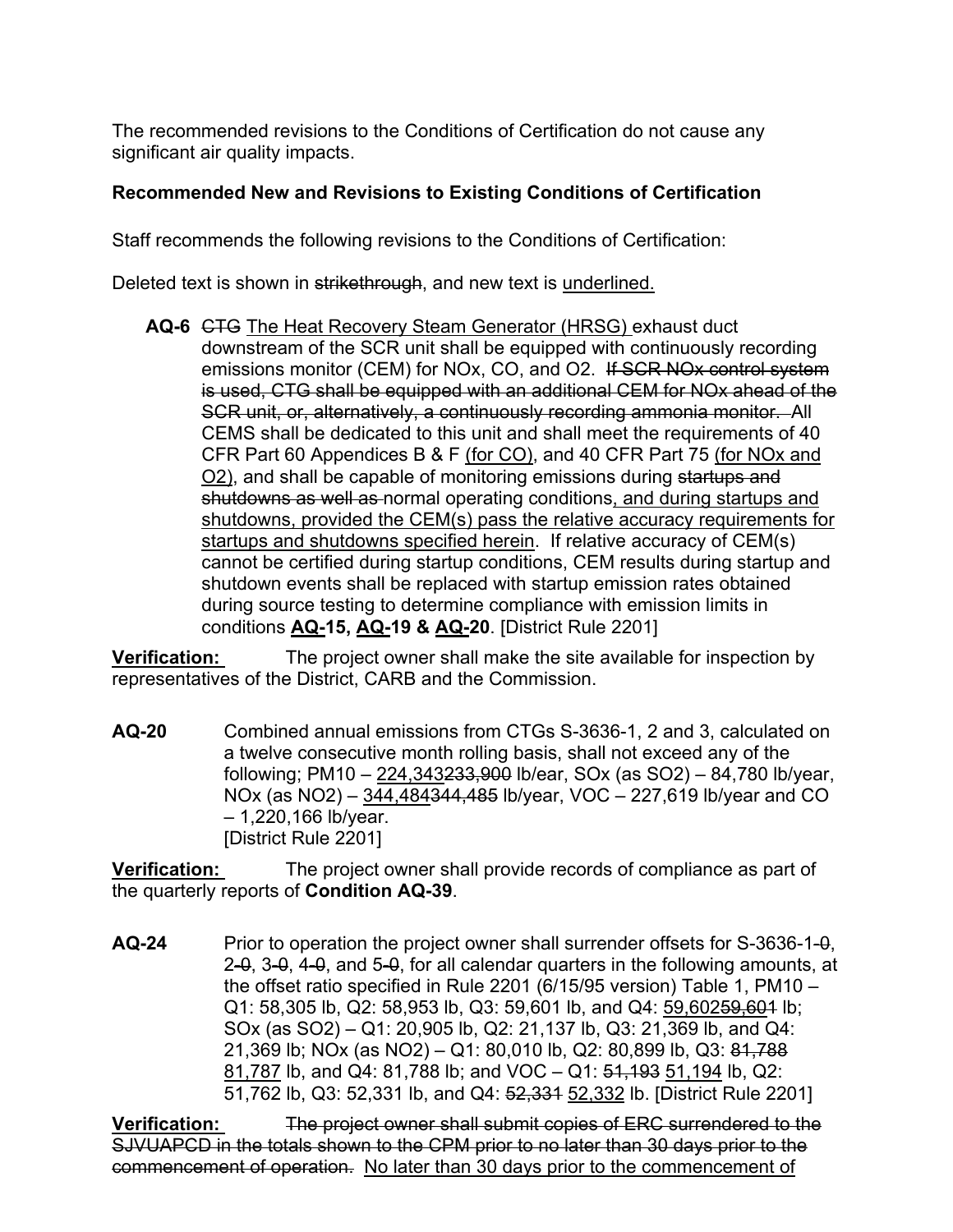operation, the project owner shall submit to the CPM copies of ERCs surrendered to the SJVUAPCD in the totals shown.

**AQ-26** SOx ERCs may be used to offset PM10 emission increases at a ratio of 2.9 1.06 lb SOx : 1 lb PM10 for reductions occurring within 15 miles of this facility, and at 3.4 1.56 lb SOx : 1 lb PM10 for reductions occurring greater than 15 miles from this facility. [District Rule 2201]

**Verification:** The project owner shall submit copies of ERC surrendered to the CPM no later than 30 days prior to the commencement of operation. No later than 30 days prior to the commencement of operation, the project owner shall submit to the CPM copies of ERCs surrendered.

**AQ-30** Compliance with the startup NOx, CO, and VOC mass emission limits shall be demonstrated from on of the CTGs (S-3636-1, 2, or 3) upon initial operation and at least every seven years thereafter by District witnessed in situ sampling of exhaust gases by a qualified independent source test firm. CEM relative accuracy shall be determined during startup source testing in accordance with methodology approved by the District. If CEM data is not certifiable to determine compliance with NOx and CO startup emission limits, then source testing to measure startup NOx and CO mass emission rates shall be conducted at least once every 12 months. [District Rule 1081]

**Verification:** The project owner shall provide records of compliance as part of **Condition AQ-33**.

**AQ-58** Prior to operation the project owner shall surrender offsets for S-3636-1-0, 2-0, 3-0, 4-0, and 5-0, for all calendar quarters in the following amounts, at the offset ratio specified in Rule 2201 (6/15/95 version) Table 1, PM10 – Q1: 58,305 lb, Q2: 58,953 lb, Q3: 59,601 lb, and Q4: 59,60259,601 lb; SOx (as SO2) – Q1: 20,905 lb, Q2: 21,137 lb, Q3: 21,369 lb, and Q4: 21,369 lb; NOx (as NO2) – Q1: 80,010 lb, Q2: 80,899 lb, Q3: 81,788 81,787 lb, and Q4: 81,788 lb; and VOC – Q1: 51,193 51,194 lb, Q2: 51,762 lb, Q3: 52,331 lb, and Q4: 52,331 52,332 lb. [District Rule 2201]

**Verification:** The owner/operator shall submit copies of ERC surrendered to the SJVUAPCD in the totals shown to the CPM prior to or upon startup of the CTGs or cooling tower. No later than 30 days prior to the commencement of operation, the owner/operator shall submit to the CPM copies of ERCs surrendered to the SJVUAPCD in the totals shown.

**AQ-67** Prior to operation the project owner shall surrender offsets for S-3636-1-0, 2-0, 3-0, 4-0, and 5-0, for all calendar quarters in the following amounts, at the offset ratio specified in Rule 2201 (6/15/95 version) Table 1, PM10 – Q1: 58,305 lb, Q2: 58,953 lb, Q3: 59,601 lb, and Q4: 59,60259,601 lb; SOx (as SO2) – Q1: 20,905 lb, Q2: 21,137 lb, Q3: 21,369 lb, and Q4: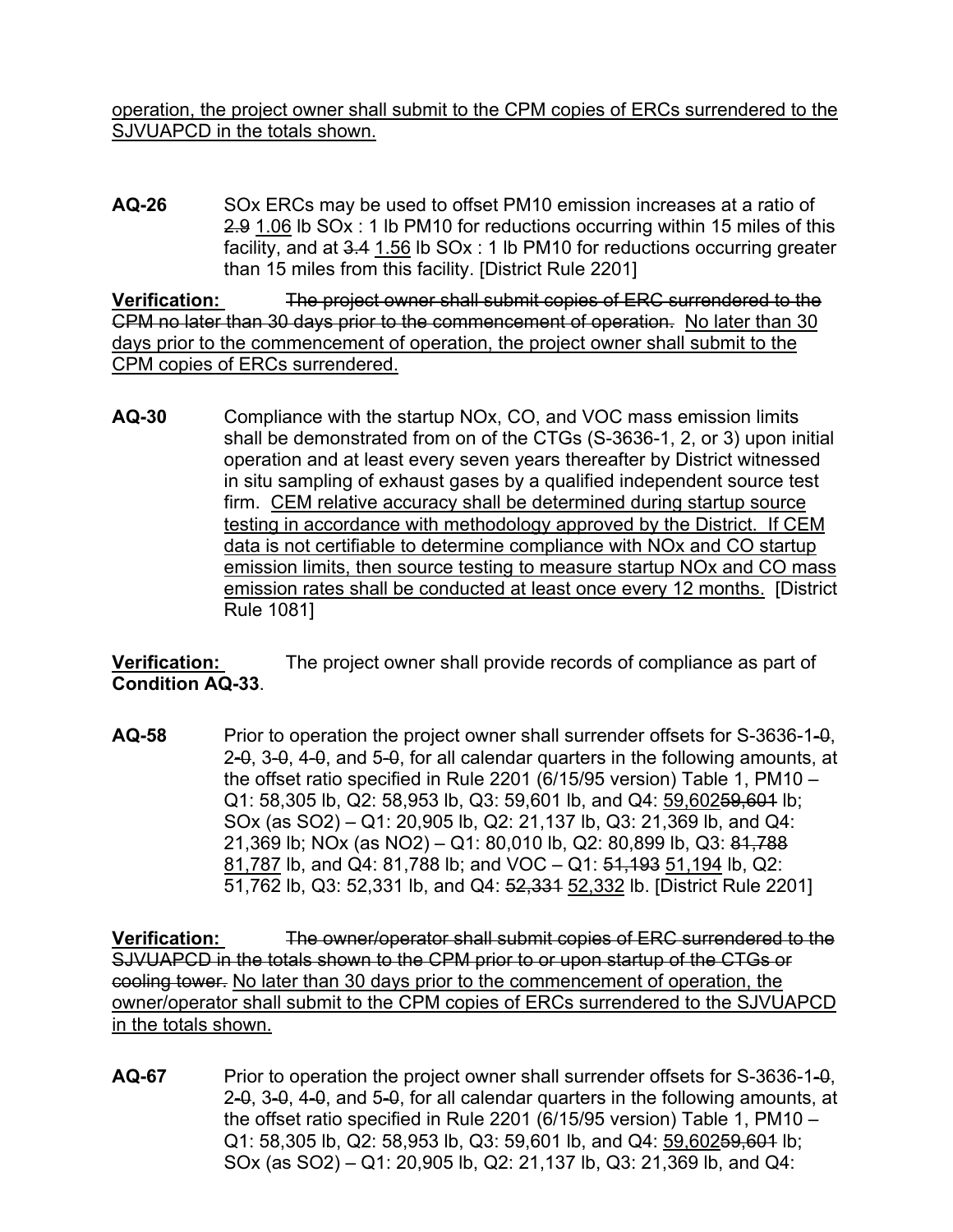21,369 lb; NOx (as NO2) – Q1: 80,010 lb, Q2: 80,899 lb, Q3: 81,788 81,787 lb, and Q4: 81,788 lb; and VOC – Q1: 51,193 51,194 lb, Q2: 51,762 lb, Q3: 52,331 lb, and Q4: 52,331 52,332 lb. [District Rule 2201]

**Verification:** The owner/operator shall submit copies of ERC surrendered to the SJVUAPCD in the totals shown to the CPM no later than 30 days prior to the commencement of operation. prior to or upon startup of the CTGs or cooling tower.

**AQ-89** The HRSG exhaust duct shall be equipped with a continuously recording emission monitor upstream of the SCR unit for measuring the NOx concentration for the purposes of calculating ammonia slip. Permittee shall check, record, and quantify the calibration drift (CD) at two concentration values at least once daily (approximately 24 hours). The calibration shall be adjusted whenever the daily zero or high-level CD exceeds 5%. If either the zero or high-level CD exceeds 5% for five consecutive daily periods, the analyzer shall be deemed out-of-calibration. If either the zero or high-level CD exceeds 10% during any CD check, analyzer shall be deemed out-of-calibration. If the analyzer is out-ofcalibration, the permittee shall take appropriate corrective action and then repeat the CD check. [District Rule 2201]

**Verification:** The project owner shall make the site available for inspection by representatives of the District, CARB and the Energy Commission.

**AQ-90** ERC Certificate Numbers S-1554-2, C- 375-2, C-376-2, N-195-2 (or certificates split from these certificates) shall be used to supply the required NOx offsets, ERC Certificate Number S-1549-1 (or a certificate split from this certificate) shall be used to supply the required VOC offsets and ERC Certificate Number N-270-5 (or a certificate split from this certificate) shall be used to supply the required SOx and PM10 offsets, unless a revised offsetting proposal is received and approved by the District and the Energy Commission, upon which this Authority to Construct shall be reissued, administratively specifying the new offsetting proposal. Original public noticing requirements, if any, shall be duplicated prior to reissuance of this Authority to Construct [District Rule]

**Verification:** The project owner shall submit copies of the surrendered ERC certificates to the CPM no later than 30 days prior to the commencement of operation.

#### **References**

California Energy Commission (CEC). 2000a. Commission Decision on the Pastoria Energy Facility Project (Docket No. 99-AFC-7). December 21, 2000.

Calpine Corporation Pastoria Energy Facility, LLC (PEF). 2004a. Petition to Amend Pastoria Energy Facility, LLC Emission Reduction Credits Offset Package and Amend Various Conditions of Certification. Pastoria Energy Facility (Docket No. 99- AFC-7C), March 19, 2004.